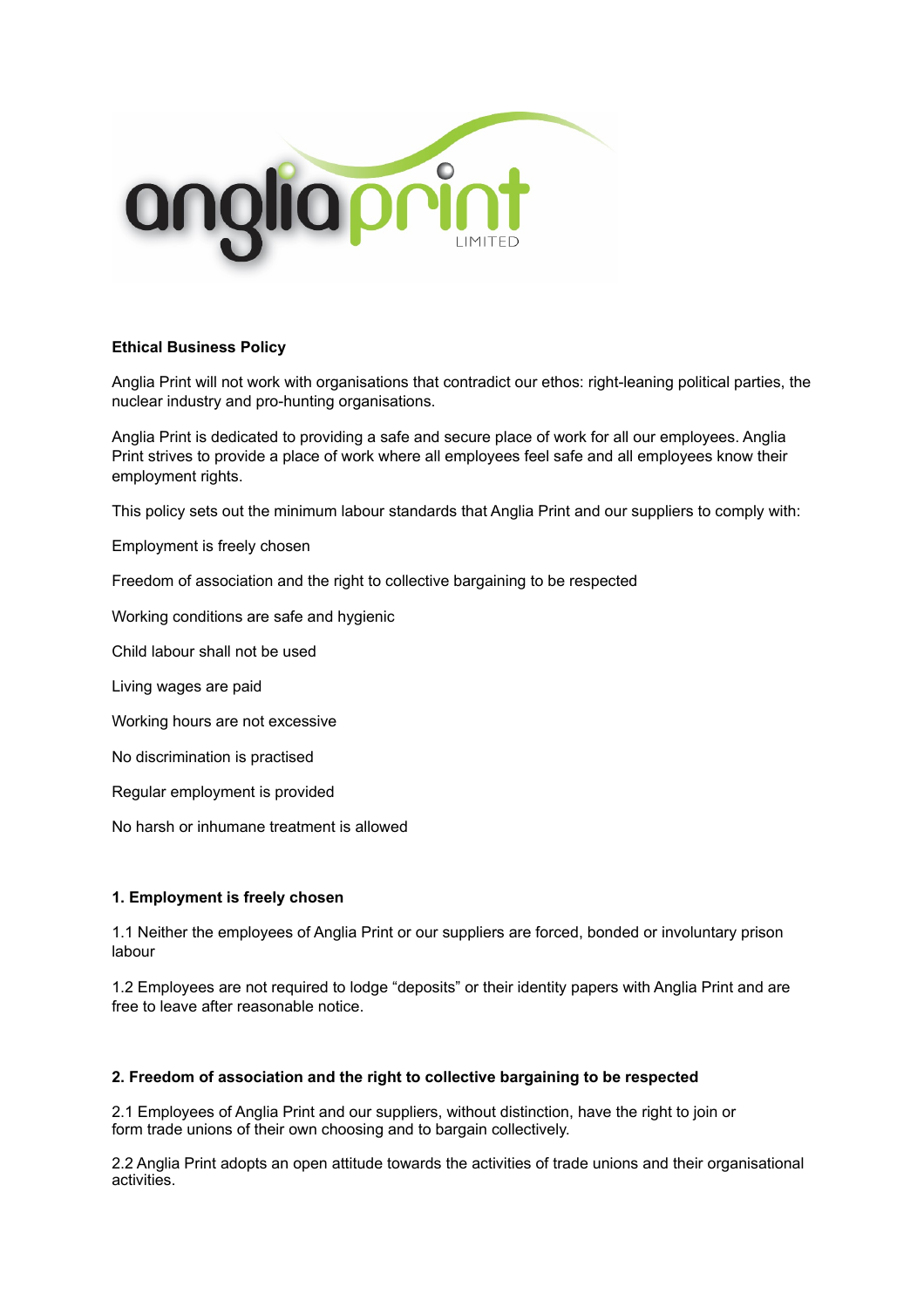2.3 Employee representatives are not discriminated against and have access to carry out their representative functions in the workplace.

2.4 Where the right to freedom of association and collective bargaining is restricted under law, Anglia Print facilitates and does not hinder, the development of parallel means for independent and free association and bargaining.

### **3. Working conditions are safe and hygienic**

3.1 Anglia Print and its suppliers provide a safe and hygienic working environment, bearing in mind the prevailing knowledge of the industry and of any specific hazards. Adequate steps are taken to prevent accidents and injury to health arising out of, associated with, or occurring in the course of work, by minimising, so far as is reasonably practicable, the causes of hazards inherent in the working environment. Our EMS (Environmental Management System) is the framework for these issues.

3.2 Anglia Print employees receive regular and recorded health and safety training, and such training shall be repeated for new workers.

3.3 Anglia Print provides access to clean toilet facilities and to potable water, and sanitary facilities for food storage.

3.5 Anglia Print's owner and Director takes full responsibility for health and safety matters.

### **4. Child labour shall not be used**

4.1 Anglia Print does not employ any child, in accordance with International guidelines on child labour

4.2 Children and young persons, employed under higher education work experience programmes, aged under 18 are not to be employed at night or in hazardous conditions.

4.3 For our main non-UK purchase, paper, we will favour Forest Stewardship Council certified materials to provide the required reassurances on child labour issues.

#### **5. Living wages are paid**

5.1 Wages and benefits paid for a standard working week meet, at a minimum, national legal standards or industry benchmark standards, whichever is higher. In any event, wages should always be enough to meet basic needs and to provide some discretionary income.

5.2 All Anglia Print employees are provided with written and understandable information about their employment conditions in respect to wages before they enter employment and about the particulars of their wages for the pay period concerned each time that they are paid.

5.3 Deductions from wages as a disciplinary measure are not permitted nor shall any deductions from wages not provided for by national law be permitted without the expressed permission of the employee concerned. All disciplinary measures are recorded.

Anglia Print is a supporting member of Living Wage Foundation.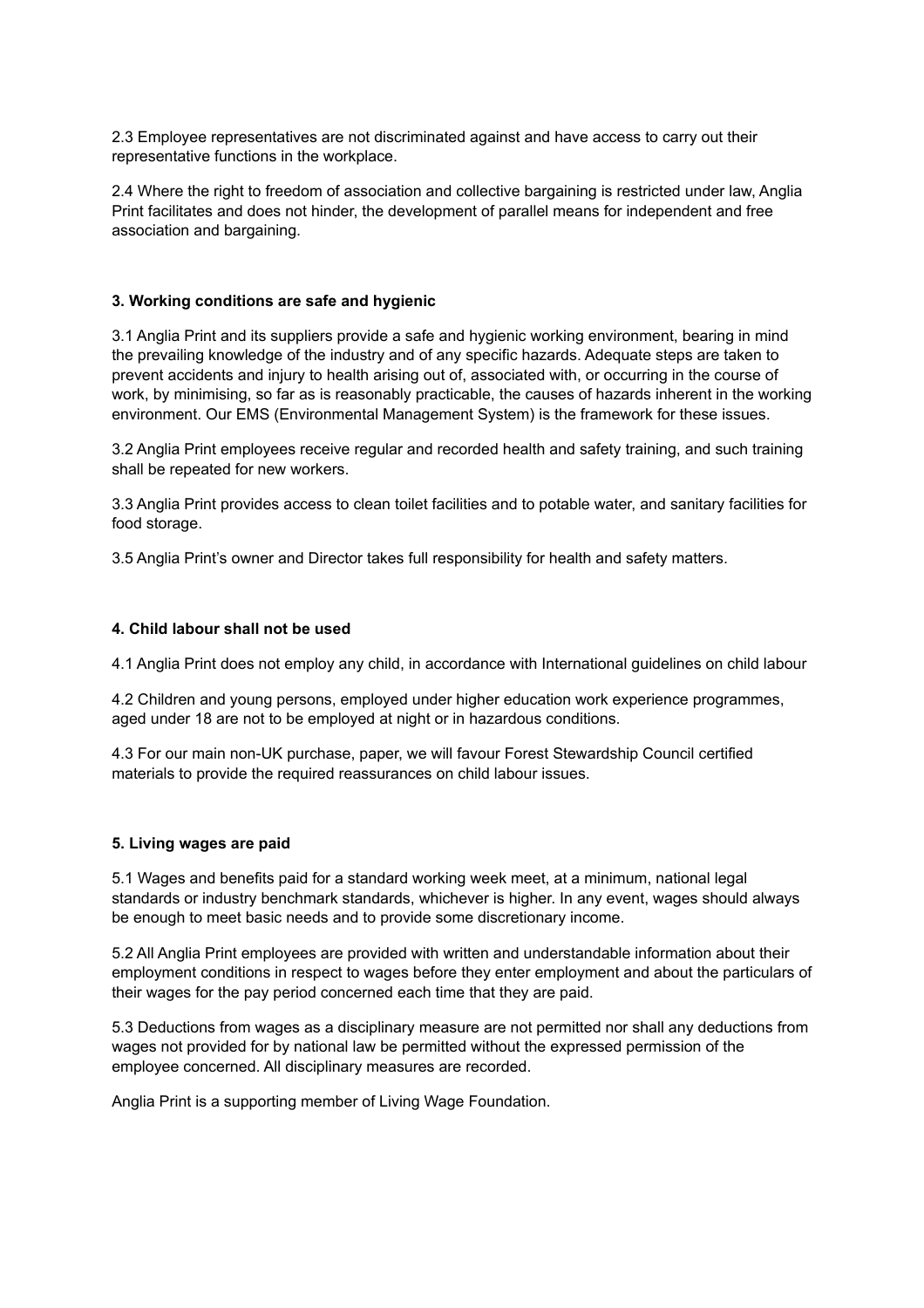### **6. Working hours are not excessive**

6.1 Anglia Print working hours comply with national laws, collective agreements, and the provisions of 6.2 to 6.6 below, whichever affords the greater protection for workers. Sub-clauses 6.2 to 6.6 are based on international labour standards.

6.2 Anglia Print working hours, excluding overtime, are defined by the contract, and do not exceed 48 hours per week.\*

6.3 All overtime is voluntary. Overtime is used responsibly, taking into account all the following: the extent, frequency and hours worked by individual employees and the workforce as a whole. It shall not be used to replace regular employment. Overtime shall always be compensated when agreed upon by the directors.

6.4 The total hours worked in any seven day period does not exceed 60 hours, except where covered by clause 6.5 below.

6.5 Anglia Print working hours may exceed 60 hours in any seven day period only in exceptional circumstances where all of the following are met:

this is allowed by national law;

this is allowed by a collective agreement freely negotiated with a workers' organisation representing a significant portion of the workforce;

appropriate safeguards are taken to protect the employees' health and safety; and

the employer can demonstrate that exceptional circumstances apply such as unexpected production peaks, accidents or emergencies.

6.6 Workers are provided with at least two days off in every seven day period.

# **7. No discrimination is practised**

7.1 Anglia Print does not discriminate relating to hiring, compensation, access to training, promotion, termination or retirement based on race, caste, national origin, religion, age, disability, gender, marital status, sexual orientation, union membership or political affiliation.

# **8. Regular employment is provided**

8.1 To every extent possible work performed must be on the basis of recognised employment relationship established through national law and practice.

8.2 Obligations to employees under labour or social security laws and regulations arising from the regular employment relationship are not avoided through the use of labour-only contracting, subcontracting, or home-working arrangements, or through apprenticeship schemes where there is no real intent to impart skills or provide regular employment, nor are any such obligations be avoided through the excessive use of fixed-term contracts of employment.

#### **9. No harsh or inhumane treatment is allowed**

9.1 Physical abuse or discipline, the threat of physical abuse, sexual or other harassment and verbal abuse or other forms of intimidation are prohibited.